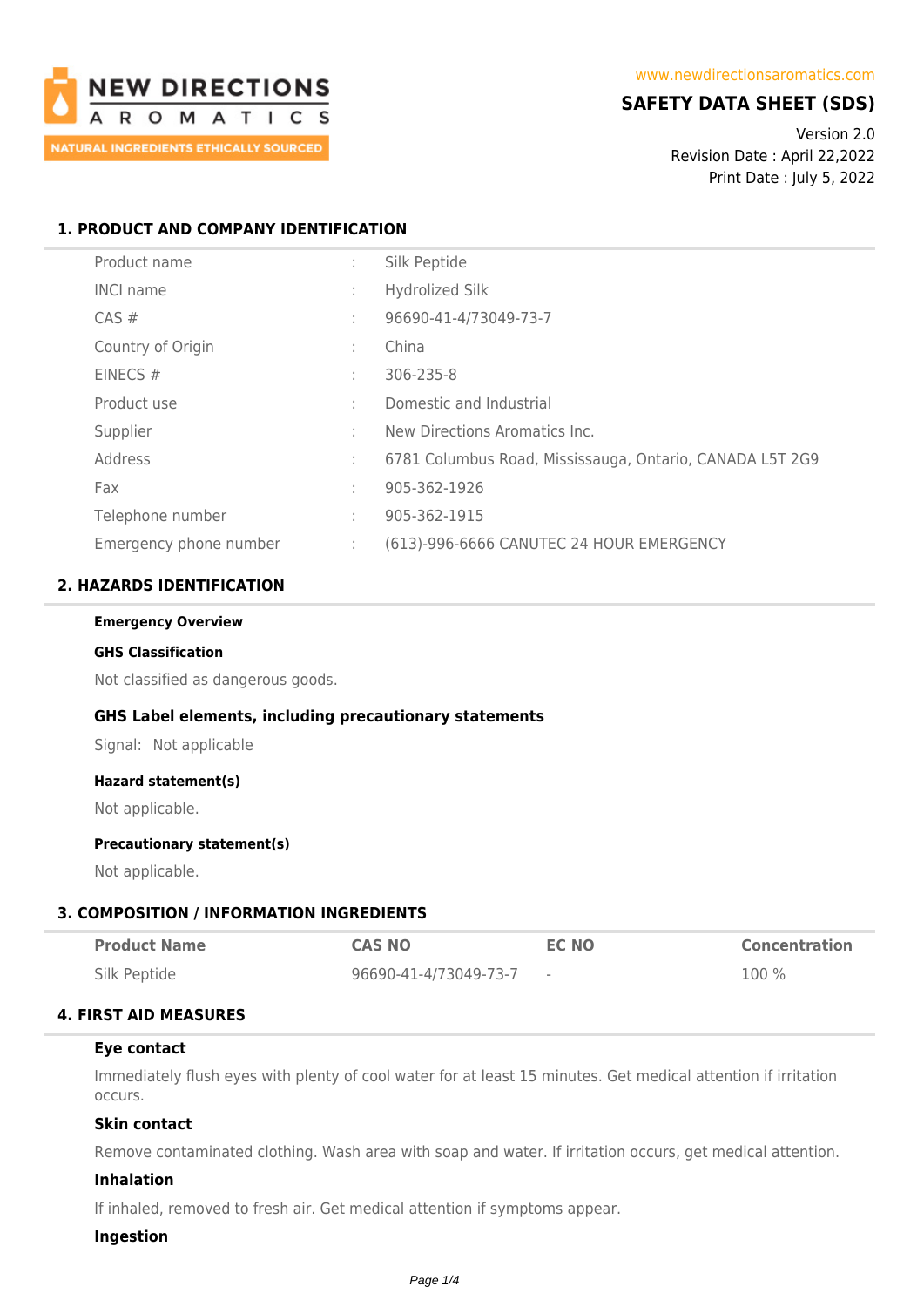Seek medical attention or contact local poison control center.

## **5. FIRE FIGHTING MEASURES**

#### **Suitable extinguishing media**

Carbon dioxide, foam, dry powder or water spray.

### **Special protective equipment and precautions for fire-fighters**

Wear proper protective equipment. Exercise caution when fighting any chemical fire. Use water spray or fog for cooling exposed containers.

#### **Special hazards arising from the substance or its combustible products**

Hazardous decomposition products may be formed at extreme heat or if burned.

#### **Resulting gases**

Carbon oxides.

#### **6. ACCIDENTAL RELEASE MEASURES**

#### **Personal precautions, protective equipment and emergency procedures.**

Equip clean crew with proper protection. Respiratory protection equipment may be necessary.

#### **Environmental precautions**

Prevent entry to sewers and public waters. Notify authorities if product enters sewers or public waters.

#### **Methods and materials for containment and cleaning up**

Clean up any spills as soon as possible, using an absorbent material to collect it. Use suitable disposal containers.

### **7. HANDLING AND STORAGE**

## **Precautions for safe handling**

No direct lighting. No smoking. Ensure prompt removal from eyes, skin and clothing. Wash hands and other exposed areas with mild soap and water before eating, drinking or smoking and when leaving work. Handle in accordance with good industrial hygiene and safety procedures.

#### **Conditions for safe storage, including any incompatibilities**

Provide local exhaust or general room ventilation to minimize dust and/or vapour concentrations. Keep container closed when not in use.

## **8. EXPOSURE CONTROLS AND PERSONAL PROTECTION**

#### **Eyes**

Use tightly sealed goggles.

#### **Skin**

If skin contact or contamination of clothing is likely, protective clothing should be worn. Use protective gloves.

#### **Respiratory**

In case of insufficient ventilation, wear suitable respiratory equipment.

### **9. PHYSICAL AND CHEMICAL PROPERTIES**

| Appearance       | White to very pale yellow hygroscopic powder. |
|------------------|-----------------------------------------------|
| Odor             | Strong odor.                                  |
| рH               | $5.0 - 7.0$                                   |
| Solubility (ies) | Soluble in water.                             |

## **10. STABILITY AND REACTIVITY**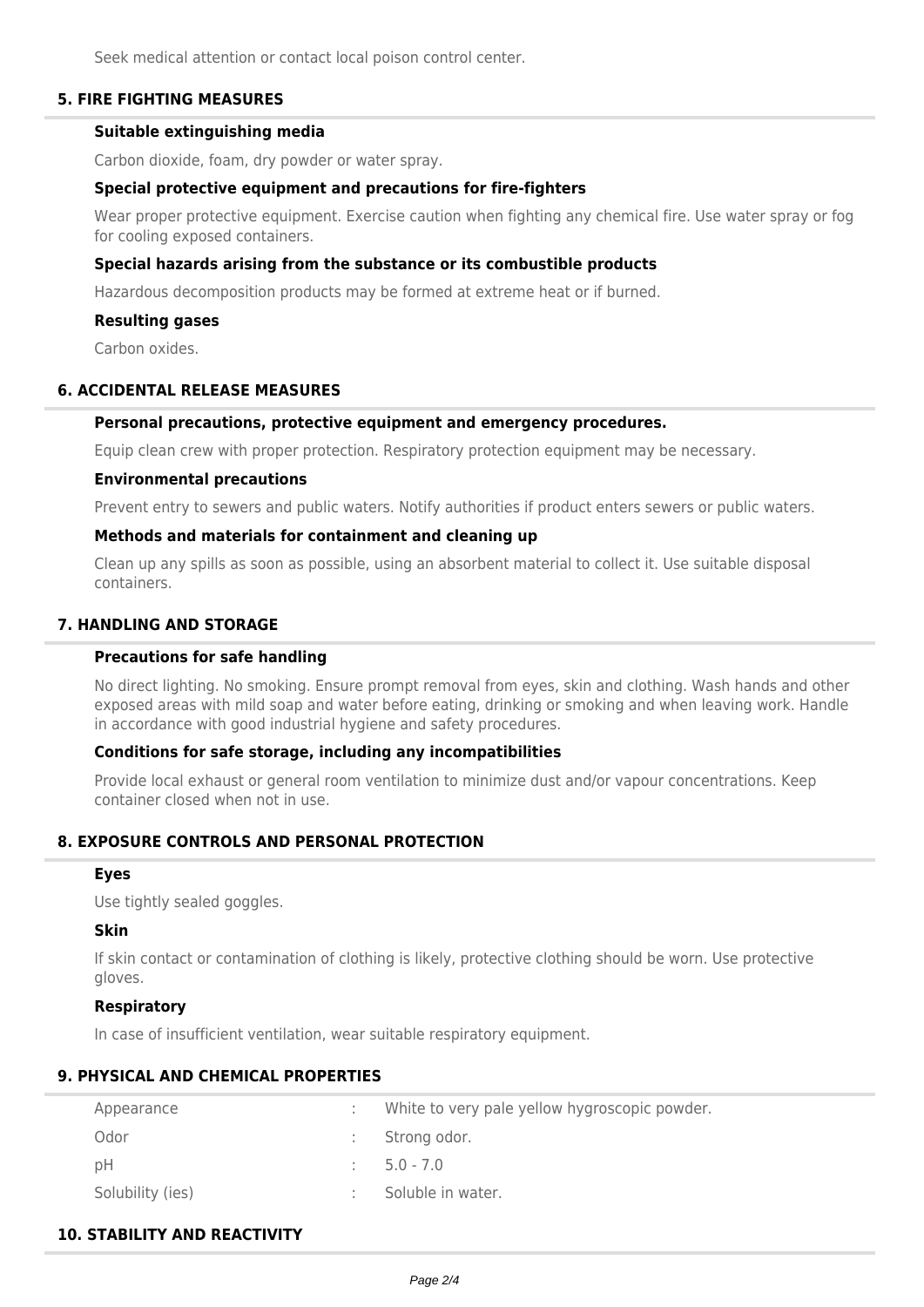## **Reactivity**

This material presents no significant reactivity hazard.

## **Chemical stability**

Chemically stable.

## **Possibility of hazardous reactions**

Hazardous polymerization will not occur.

### **Conditions to avoid**

Avoid sparks, flame and other heat sources.

### **Incompatible materials**

Strong oxidizing agents.

## **Hazardous decomposition products**

Carbon Oxides.

## **11. TOXICOLOGICAL INFORMATION**

## **Acute toxicity**

Not available.

### **Skin contact**

Adverse skin effects should be prevented by normal care and personal hygiene.

## **Eye contact**

Possible irritation should be prevented by wearing safety glasses.

## **12. ECOLOGICAL INFORMATION**

### **Ecotoxicity**

Avoid any pollution of ground, surface or underground water.

## **Persistence and degradability**

Not available.

### **Bio - accumulative potential**

Not available.

## **Mobility in soil**

Not available.

## **Other adverse effects**

Not available.

## **13. DISPOSAL CONSIDERATION**

Dispose of product in accordance with local, state or provincial and federal regulations. Check with local municipal authority to ensure compliance.

## **14. TRANSPORT INFORMATION**

## **US DOT Shipping Description (Land)**

Not regulated

## **IMO-IMDG Shipping Description (Sea)**

Not regulated

## **IATA Shipping Description (Air)**

Not regulated